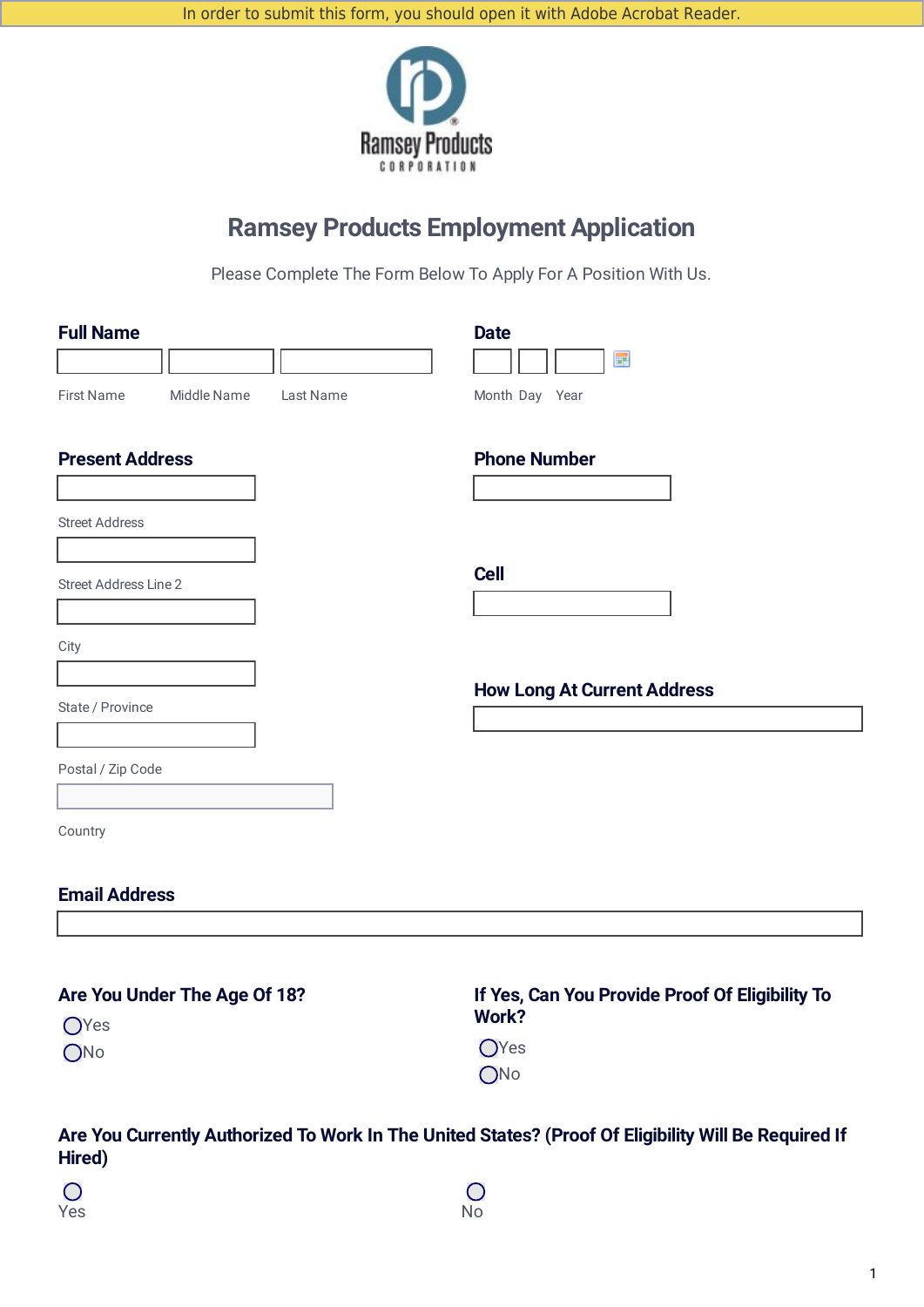| <b>Position Applied For</b>     |                       |                                              | <b>Wage Desired</b>    |                           |
|---------------------------------|-----------------------|----------------------------------------------|------------------------|---------------------------|
|                                 |                       |                                              |                        |                           |
| <b>Employment Desired</b>       |                       | <b>When Are You Available To Start Work?</b> |                        |                           |
| ∩                               | $\cap$                |                                              | <b>III</b>             |                           |
| Full Time Only                  | Part Time Only        | Month Day Year                               |                        |                           |
|                                 |                       |                                              |                        |                           |
| <b>Education</b>                |                       |                                              |                        |                           |
|                                 | <b>Name Of School</b> | <b>Location</b>                              | <b>Years Completed</b> | <b>Major &amp; Degree</b> |
| <b>High School</b>              |                       |                                              |                        |                           |
| <b>College (Highest Degree)</b> |                       |                                              |                        |                           |
| <b>Other</b>                    |                       |                                              |                        |                           |
| <b>Licenses/Certifications</b>  |                       |                                              |                        |                           |

## **Have You Been Convicted Of A Crime? (A Conviction Record Will Not Necessarily Disqualify You From Employment)**

 $\overline{O}$ 

| $\overline{O}$ | $\bigcirc$ |
|----------------|------------|
| Yes            | No         |

## **If Yes, You May Explain**

2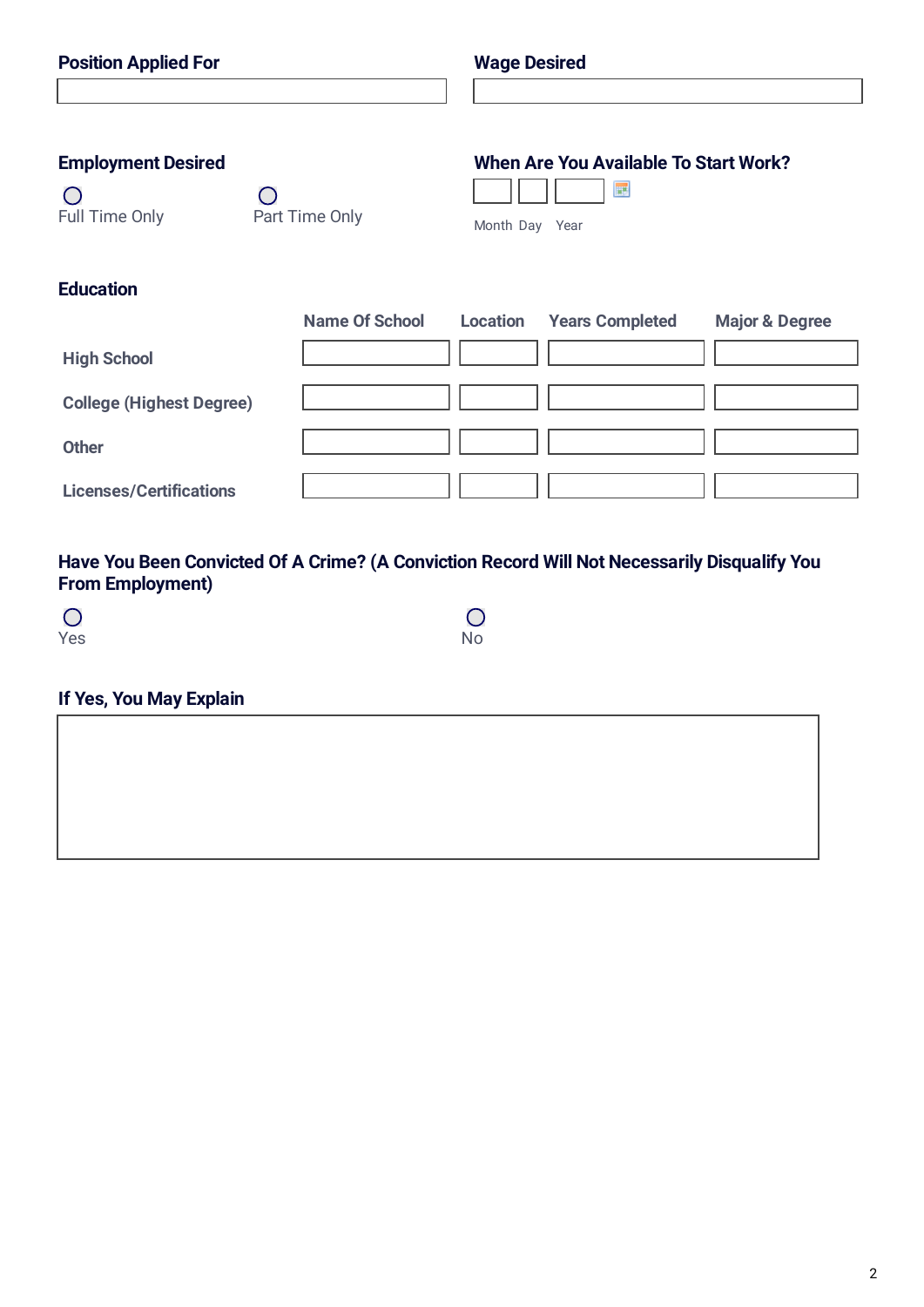### **Have You Ever Applied Or Worked For Ramsey If Yes, Provide Dates Products Before?**

 $\bigcirc$ 

 $\bigcirc$ Yes No

### **Note:**

The Federal Immigration And Reform An Control Act Of 1986 Requires That A DHS Employment Eligibility Verification "Form I-9" Be Completed For Every New Hire And That Within 3 Business Days Of Beginning Work, Every New Hire Must Present To The Employer Documentation Establishing His/Her Identity And Authorization To Work. This Federal Requirement Must Be Satisfied As A Condition Of Employment.

### **References (Please List Three Persons Not Related To You Who Know Your Qualifications And Note The Relationship.)**

|                    | <b>Name</b> | <b>Relationship</b> | Phone |
|--------------------|-------------|---------------------|-------|
| <b>Reference 1</b> |             |                     |       |
| <b>Reference 2</b> |             |                     |       |
| <b>Reference 3</b> |             |                     |       |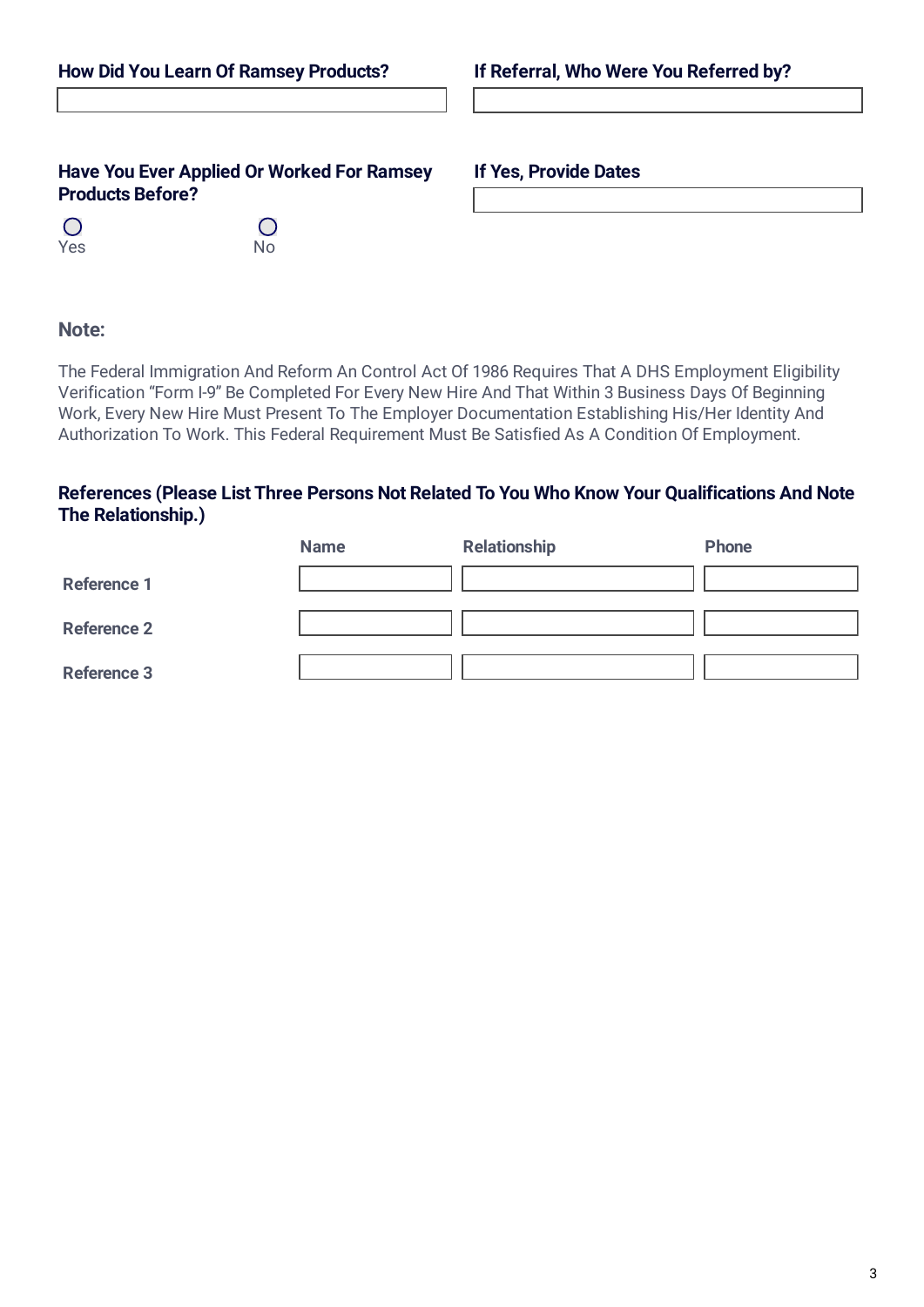# **Employment History**

Please Complete For Employment Beginning With Most Recent Employer. Include Active Military Assignments And Any Volunteer Employment That Can Be Verified. You May Explain Any Gaps In Your Employment History.

| 1. Company Name                                   |                  | <b>Telephone</b>                                |                                 |  |
|---------------------------------------------------|------------------|-------------------------------------------------|---------------------------------|--|
|                                                   |                  |                                                 |                                 |  |
| <b>Address</b>                                    |                  |                                                 |                                 |  |
| <b>Street Address</b>                             |                  |                                                 |                                 |  |
| <b>Street Address Line 2</b>                      |                  |                                                 |                                 |  |
| City                                              | State / Province | $\left  \mathbf{v} \right $                     |                                 |  |
| Postal / Zip Code                                 | Country          |                                                 |                                 |  |
| <b>Name Of Supervisor</b>                         |                  | <b>May We Contact Them?</b>                     |                                 |  |
|                                                   |                  | $\bigcirc$<br>Yes                               | $\left( \ \right)$<br><b>No</b> |  |
| <b>Dates Employed From</b><br>급<br>Month Day Year |                  | <b>Dates Employed To</b><br>Ħ<br>Month Day Year |                                 |  |
| <b>Current Rate Of Pay</b>                        |                  |                                                 |                                 |  |

### **State Job Titles And Describe Duties Reason For Leaving**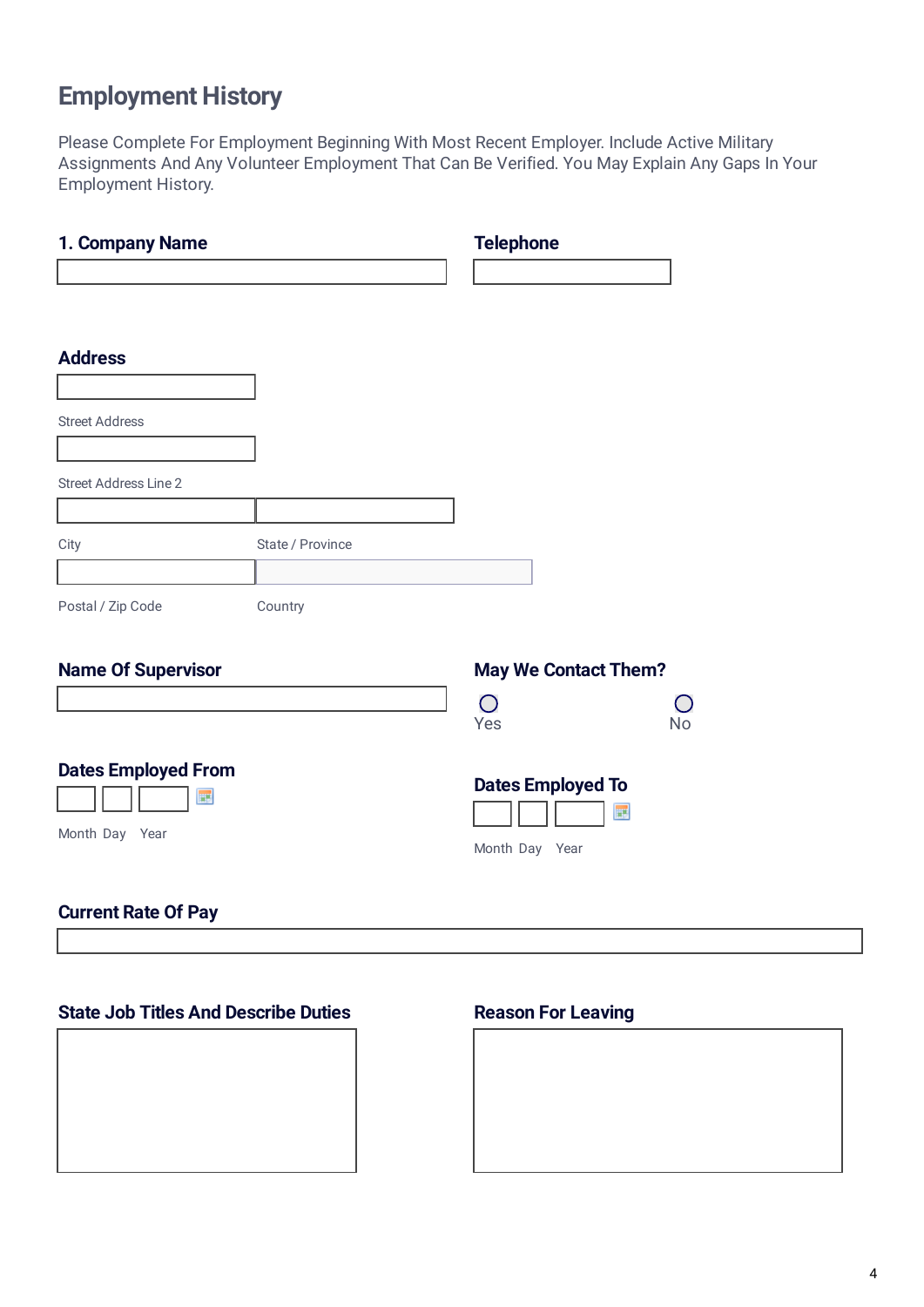| 2. Company Name                  |                  | <b>Telephone</b>            |                |  |
|----------------------------------|------------------|-----------------------------|----------------|--|
|                                  |                  |                             |                |  |
|                                  |                  |                             |                |  |
| <b>Address</b>                   |                  |                             |                |  |
| <b>Street Address</b>            |                  |                             |                |  |
| <b>Street Address Line 2</b>     |                  |                             |                |  |
| City                             | State / Province |                             |                |  |
| Postal / Zip Code                | Country          | $\blacktriangleright$       |                |  |
|                                  |                  |                             |                |  |
| <b>Name Of Supervisor</b>        |                  | <b>May We Contact Them?</b> |                |  |
|                                  |                  | $\bigcirc$<br>Yes           | O<br><b>No</b> |  |
| <b>Dates Employed From</b><br>m. |                  | <b>Dates Employed To</b>    | $\blacksquare$ |  |
| Month Day Year                   |                  | Month Day Year              |                |  |
| <b>Current Rate Of Pay</b>       |                  |                             |                |  |

## **State Job Titles And Describe Duties Reason For Leaving**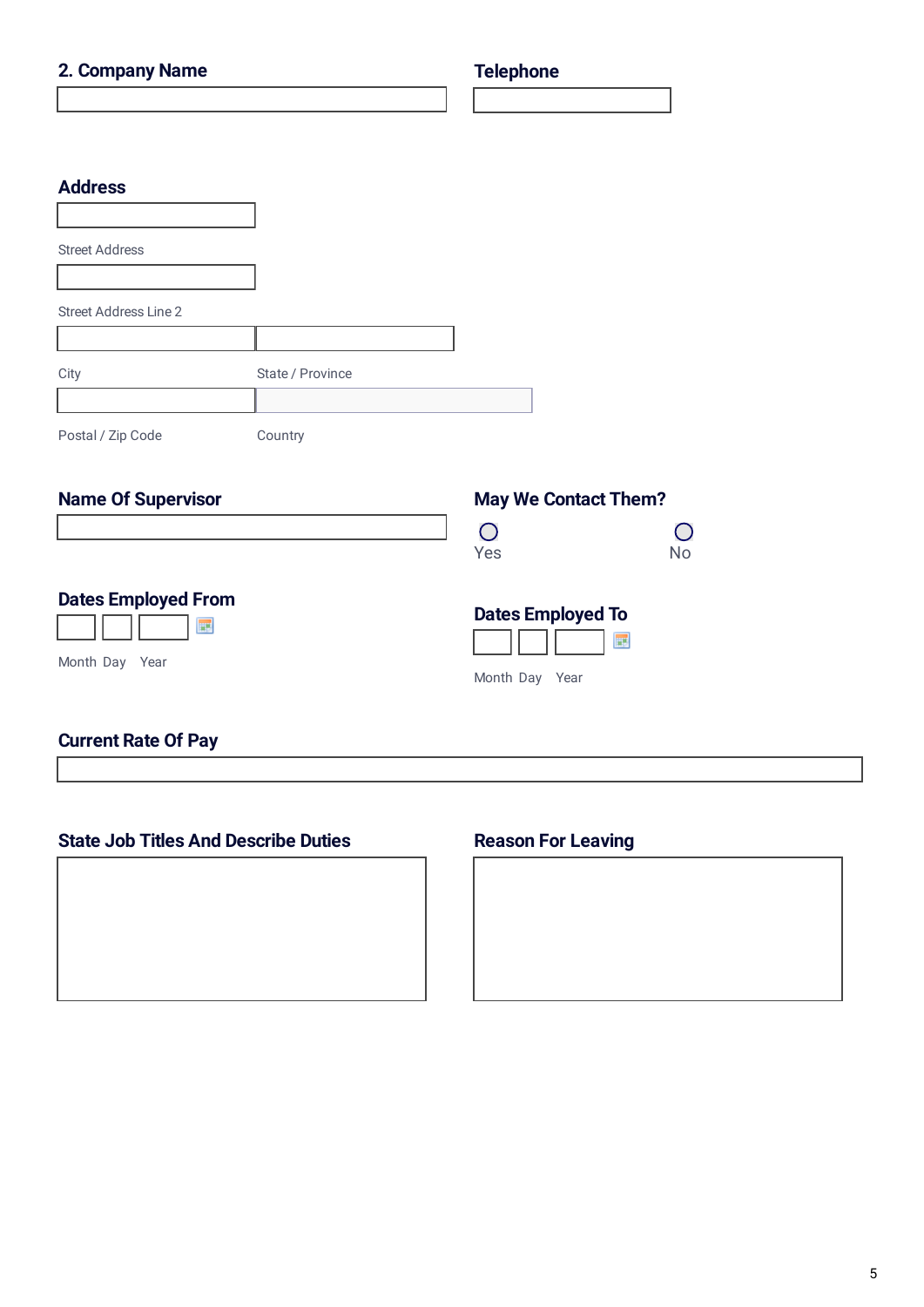| 3. Company Name                  |                  |                             | <b>Telephone</b>        |  |
|----------------------------------|------------------|-----------------------------|-------------------------|--|
|                                  |                  |                             |                         |  |
|                                  |                  |                             |                         |  |
| <b>Address</b>                   |                  |                             |                         |  |
| <b>Street Address</b>            |                  |                             |                         |  |
| <b>Street Address Line 2</b>     |                  |                             |                         |  |
| City                             | State / Province |                             |                         |  |
| Postal / Zip Code                | Country          | $\blacktriangleright$       |                         |  |
| <b>Name Of Supervisor</b>        |                  | <b>May We Contact Them?</b> |                         |  |
|                                  |                  | $\bigcirc$<br>Yes           | $\bigcirc$<br><b>No</b> |  |
| <b>Dates Employed From</b><br>H. |                  | <b>Dates Employed To</b>    | Ħ                       |  |
| Month Day Year                   |                  | Month Day Year              |                         |  |
| <b>Current Rate Of Pay</b>       |                  |                             |                         |  |

## **State Job Titles And Describe Duties Reason For Leaving**

**Have You Ever Been Asked To Resign?**

 $\overline{O}$ 

 $\overline{O}$ Yes No

## **Have You Received Any Disciplinary Action In The Last 12 Months Of Your Current Employment?**

 $\overline{O}$ Yes No

 $\bigcirc$